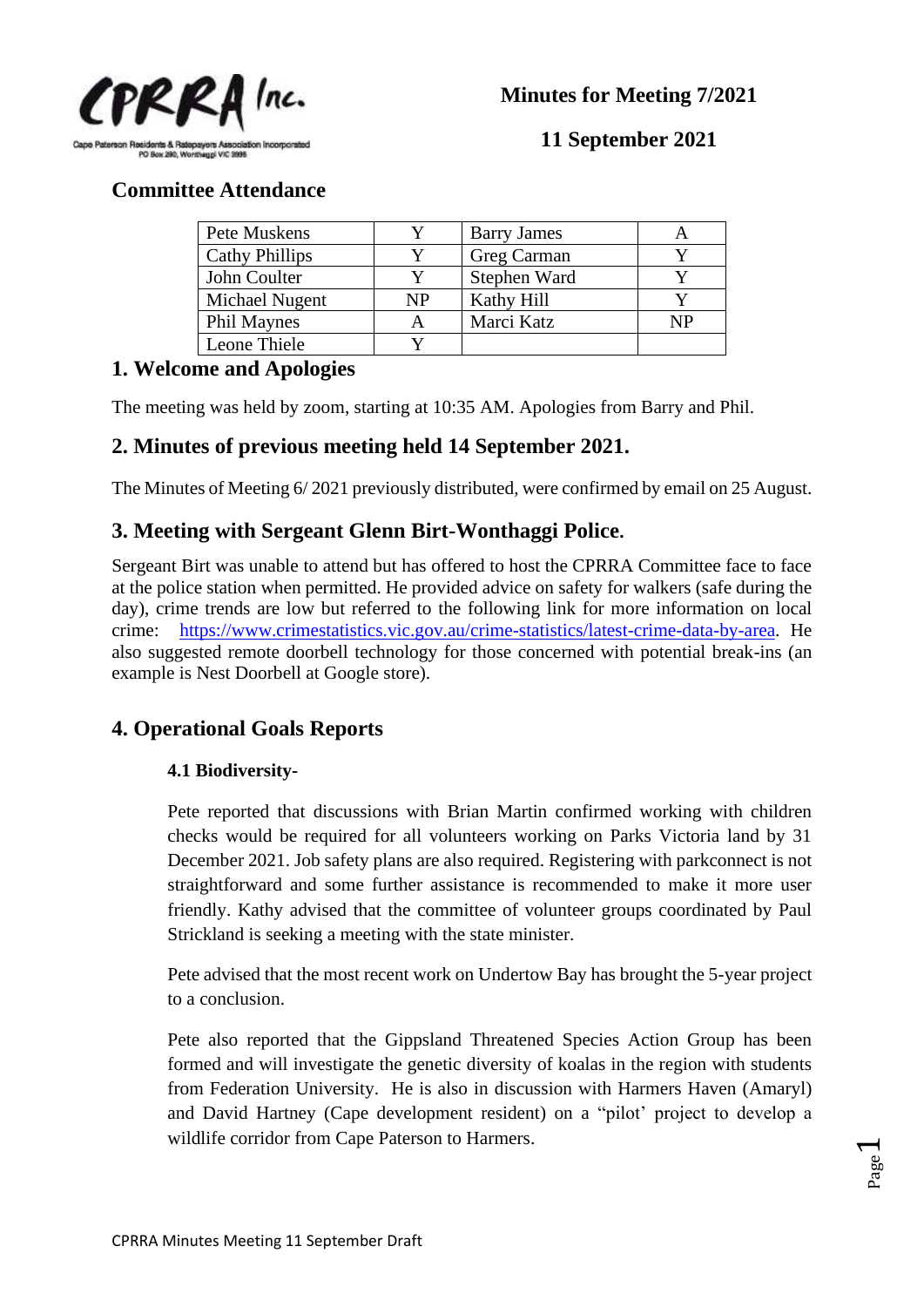#### **4.2 Planning:**

### **4.2.1 DAL and Settlement Boundary**

The draft Statement of Planning Policy for the Distinctive Area and Landscapes process due in August has not yet been released. A letter to the Minister for Planning has been sent on 13 August requesting a panel be appointed by the Minister but no response has yet been received. A courtesy copy will be sent to the local MP Crugnale.

#### **4.2.2 Bass Coast Draft Strategic Plan and Vision.**

Stephen has reviewed the statement and submitted comments to the Committee. He found the documents to be very general, especially in that the Council Plan is not a complete Strategic Plan as was the case of the draft for 2017-21 version. There is no reference to climate change or to social and built environments. It is very difficult to see what is going to be focused on from a project perspective. The community engagement process earlier in the year was limited as the open sessions constrained comment. Pete added that the housing policy does not specifically refer to accommodating people with physical disabilities.

As the deadline for comment is 24 September, Stephen asks that the Committee members provide comments to him by **17 September.**

### **4.2.3 Monitoring planning permit applications:**

Given the extended absence of some ratepayers it was determined that the Committee should monitor planning permit applications for Cape Paterson. John will send the links to Pete and Kathy who will review regularly for new applications.

#### **4.3 Working Bees**

Working bees have been cancelled due to the lockdown. Informal planting in covid compliant pairs has occurred to ensure this winter's tube stock was used. The Committee commended Michael Tesch for his organisation and efforts as well as those residents who assisted.

Residents are encouraged to pull sea spurge, thistle, and other weeds inside plant guards as they exercise/walk.

#### **4.4 Infrastructure**

## **4.4.1 Bay Beach/ Wonthaggi LSC-**

Pete advised that there is no known progress and that the WLSC is awaiting a building permit. Pete will contact Mark Scott to ask when the next meeting will take place.

#### **4.5 Community Wellbeing-**

Stephen advised that the Experience Cape funding will be announced in October and that Leticia Laing will be briefed on Thursday 16 September.